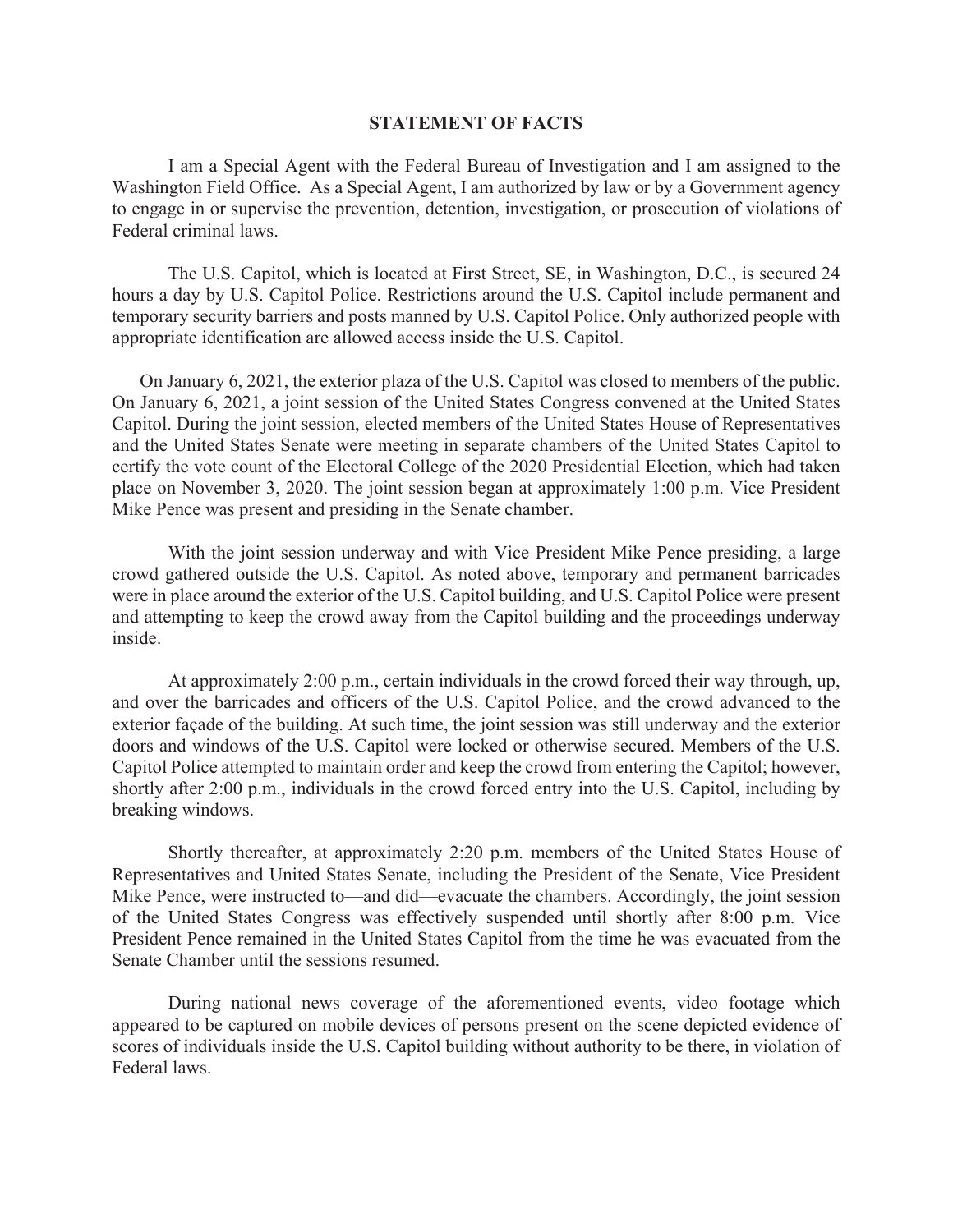In an effort to identify individuals who had entered the Capitol unlawfully on January 6, 2021, the FBI posted still photographs of numerous individuals inside the U.S. Capitol that day in an effort to enlist the public in identifying suspects. One of the individuals was a white male with brown hair and a beard who was identified as "73" by the FBI as depicted below:



On or about January 8, 2021, a video was posted on [dailymotion.com](https://dailymotion.com) which captured events on January 6, 2021 inside the U.S. Capitol. The video URL can be accessed at the following link: [https://www.dailymotion.com/video/x7yk4tn.](https://www.dailymotion.com/video/x7yk4tn) At approximately the 16-minute mark, MICHAEL PERNA is observed inside the U.S. Capitol. PERNA is observed wearing a red hoodie with white lettering, "Make America Great Again." Additionally, PERNA is observed with a cellular device in his right hand in which it appears he is filming and chanting, "U.S.A." PERNA is depicted in the two screen shots attached and circled in red.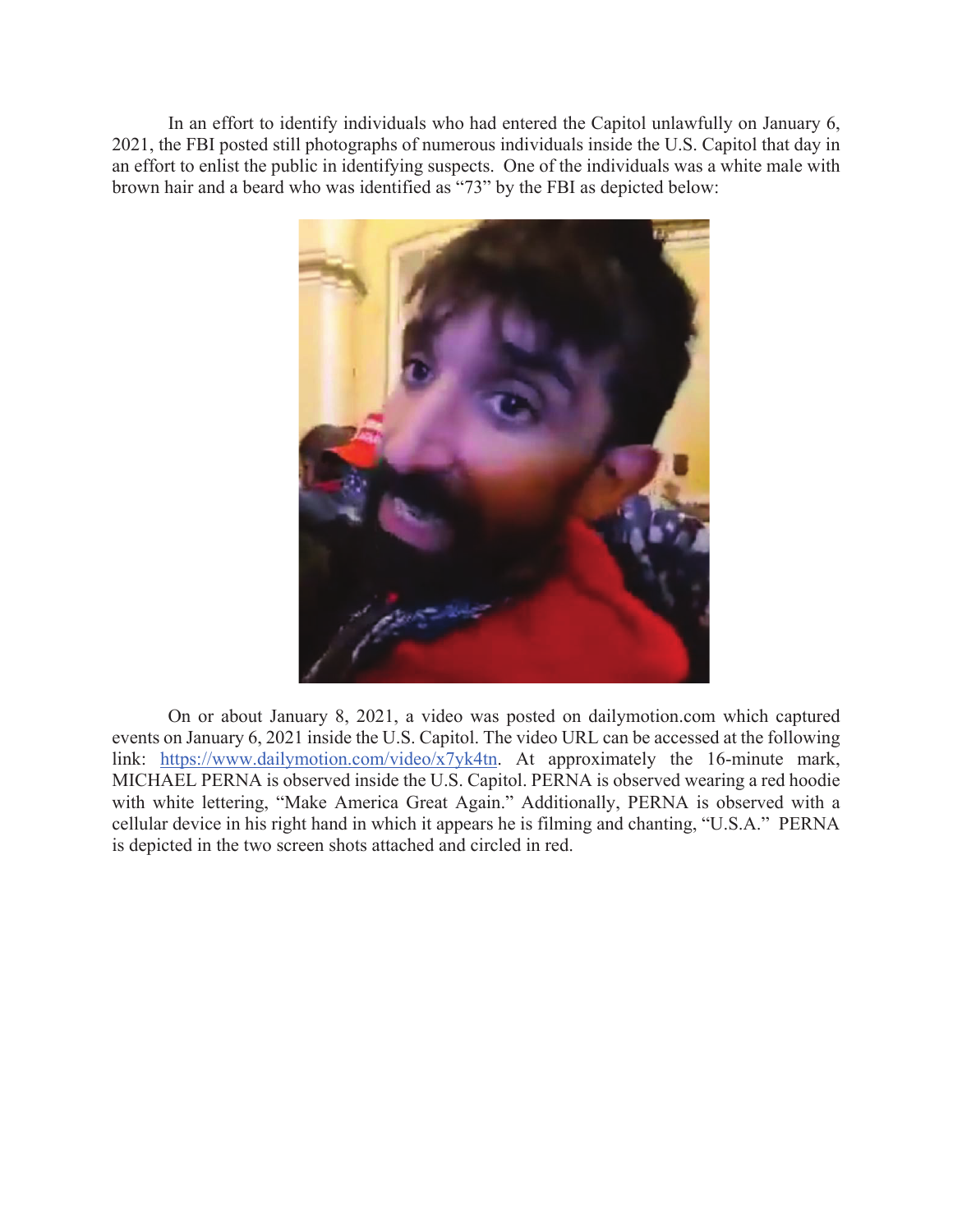



On January 11, 2021, U.S. Magistrate Judge, Michael G. Harvey, authorized a warrant for PERNA's Facebook account. On or about January 6, 2021, an 8-minute video was posted to PERNA's Facebook account. At the beginning of the video, a male introduced himself, PERNA, and female. The three individuals are sitting in a hotel room and are being filmed by an unidentified male. The male, PERNA, and the female described their experiences in Washington, D.C. at the Capitol. At approximately the 1 minute 50 second mark, PERNA stated, "STEVE and I we walked right into the Capitol building."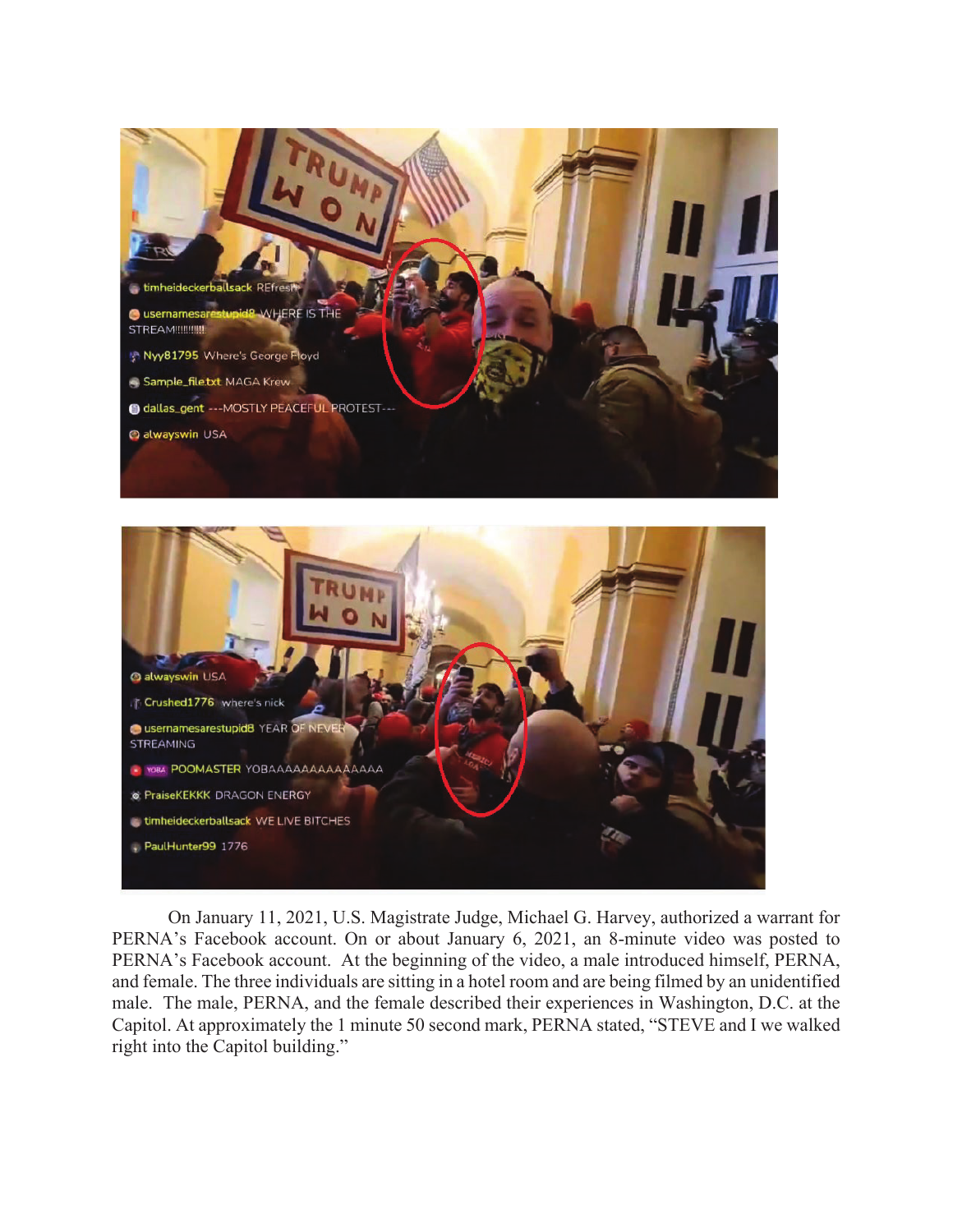On or about January 13, 2021, a witness (W-1) who is familiar with the individual depicted as "73" on the FBI bulletin contacted the FBI. W-1 advised that it recognized "73" as MATTHEW PERNA. W-1 indicated that it had known PERNA for several years. Although W-1 and PERNA had not communicated in a few years, W-1 would view PERNA's public Facebook account from time to time. W-1 had seen Facebook postings by PERNA indicating his support for President Trump, as well as his support for QAnon.<sup>1</sup> W-1 recalled seeing a Facebook post by PERNA within the past several months indicating that PERNA had purchased a handgun. Finally, W-1 advised that it had seen a Facebook video posted by PERNA showing PERNA at the U.S. Capitol on January 6, 2021.

On or about January 13, 2021, another witness (W-2) who is familiar with the individual depicted as "73" on the FBI bulletin was contacted by the FBI. W-2 advised that it recognized "73" as MATTHEW PERNA. W-2 indicated that it had known PERNA due to living in the same town and often saw PERNA at a local business. W-2 was aware of PERNA's Facebook account and believed he was a conspiracy theorist and supported QAnon. Finally, W-2 had seen a and believed he was a conspiracy theorist and supported QAnon. Facebook video posted by PERNA showing PERNA at the U.S. Capitol on January 6, 2021.

On or about January 14, 2021, PERNA contacted a Special Agent with the FBI. PERNA indicated that he had learned from an associate in law enforcement that he was depicted as "73" on the FBI's website relating to events at the U.S. Capitol on January 6, 2021.

Agents met with PERNA on or about January 14, 2021, at his home. They advised him that he was not under arrest. PERNA confirmed that he was in fact the person depicted as "73" on the FBI's website. PERNA said that he had attended President Trump's rally on January 6, 2021, and that he marched with others to U.S. Capitol after the rally. PERNA indicated that he and a friend went to the top of the steps of the Capitol building's west side and was surprised that the door was open. Two U.S. Capitol police officers were inside the door. PERNA claimed that he

 $1$  QAnon is a sprawling, discredited, anti-establishment conspiracy theory that originated from postings on online message boards by an anonymous individual known as "Q." Q claims to be a high-level government official with a Q clearance and access to classified information. Central to the QAnon conspiracy theory is the false belief that the world is run by a cabal of Satan-worshipping pedophiles and child-traffickers (allegedly largely comprised of prominent Democratic politicians, so-called "Deep State" government employees, journalists, and Hollywood elite) and that President Trump is secretly working with Q and others to take down the cabal. Many QAnon adherents (known as "Anons") refer to themselves as "digital soldiers" and believe they are engaged in an epic battle between good and evil and darkness and light. Following the November 3, 2020 election, many QAnon adherents began pushing false and discredited theories of massive voter fraud and that the 2020 election had been "stolen" from President Trump. Other prominent QAnon adherents exhorted the "Anons" to "trust the plan," believing that President-Elect Biden's victory is illusory and part of a convoluted plan by Q and others to reveal the crimes of the cabal to the world, resulting in President Trump securing a second term. QAnon believers are waiting for two major events, which they refer to as the "the Storm" and the "Great Awakening." The "Storm" refers to a day of violence which will result in mass arrests, military trials, and executions of the members of the cabal. According to QAnon lore, "the Storm", will be followed by the "Great Awakening," which generally refers to the belief that the truth of the central tenets of QAnon will be revealed to the world.